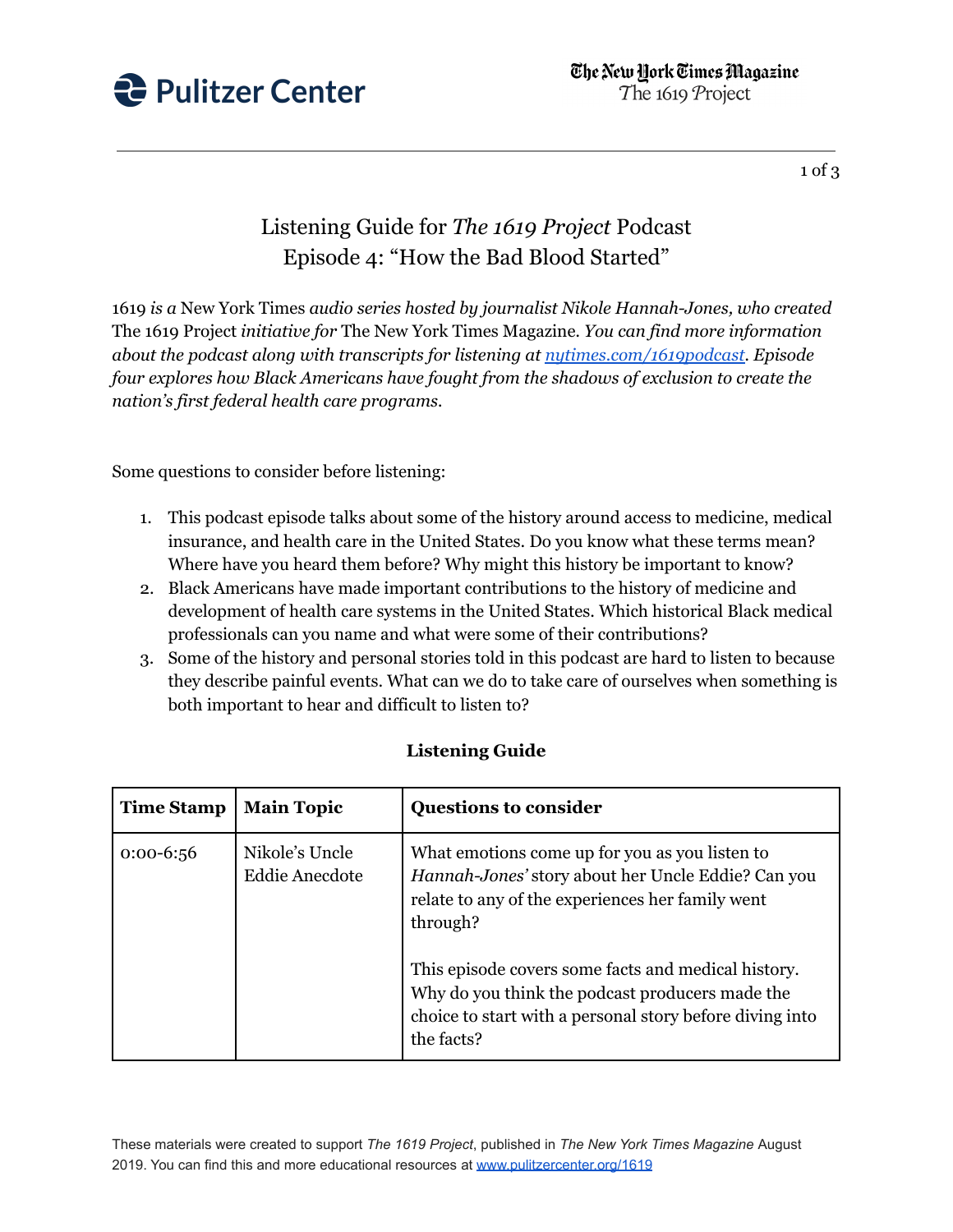

|             |                                                                                                     | $2$ of $3$                                                                                                                                                                                                                                                                                                                                            |
|-------------|-----------------------------------------------------------------------------------------------------|-------------------------------------------------------------------------------------------------------------------------------------------------------------------------------------------------------------------------------------------------------------------------------------------------------------------------------------------------------|
| 6:56-16:59  | <b>Public Health Crisis</b><br>during<br>Reconstruction<br>(Graphic<br>descriptions of<br>violence) | Have you heard about Rebecca Lee Crumpler before?<br>What other questions do you have about her life and<br>work?<br>What can we learn about sharing unfounded or false<br>medical and scientific theories from the historical<br>perspective Jeneen Interlandi shares?                                                                               |
| 16:59-22:51 | Harry Truman v.<br>the American<br>Medical<br>Association                                           | Have you heard people talk about universal health care<br>before? Are you surprised to hear that it is not a new<br>idea in politics?<br>What demographics of American citizens would have<br>benefited from Truman's proposed health care plan?<br>What is your response to the AMA decision to<br>campaign against the plan despite these benefits? |
| 22:51-30:05 | <b>National Medical</b><br>Association,<br>Introduction of<br>Medicare                              | Have you heard about William Montague Cobbs<br>before? What other questions do you have about his life<br>and work?                                                                                                                                                                                                                                   |
| 30:05-33:52 | Hospital<br>Desegregation                                                                           | How did the passing of the Civil Rights Act help lead to<br>the desegregation of hospitals?                                                                                                                                                                                                                                                           |
| 33:52-39:12 | Yaa Gyasi reading<br>"Bad Blood"                                                                    | What do you know about the Tuskeegee Experiment<br>Gyasi references in her poem?<br>How does this work help to illustrate the distrust some<br>marginalized communities have in the public health<br>system?                                                                                                                                          |

Some questions to consider after listening:

- 1. How has listening to this episode helped you to understand the history of health care in the United States?
- 2. What inequities do you think still exist in our medical system today? Who in your community do you know fighting to make positive changes in this area?